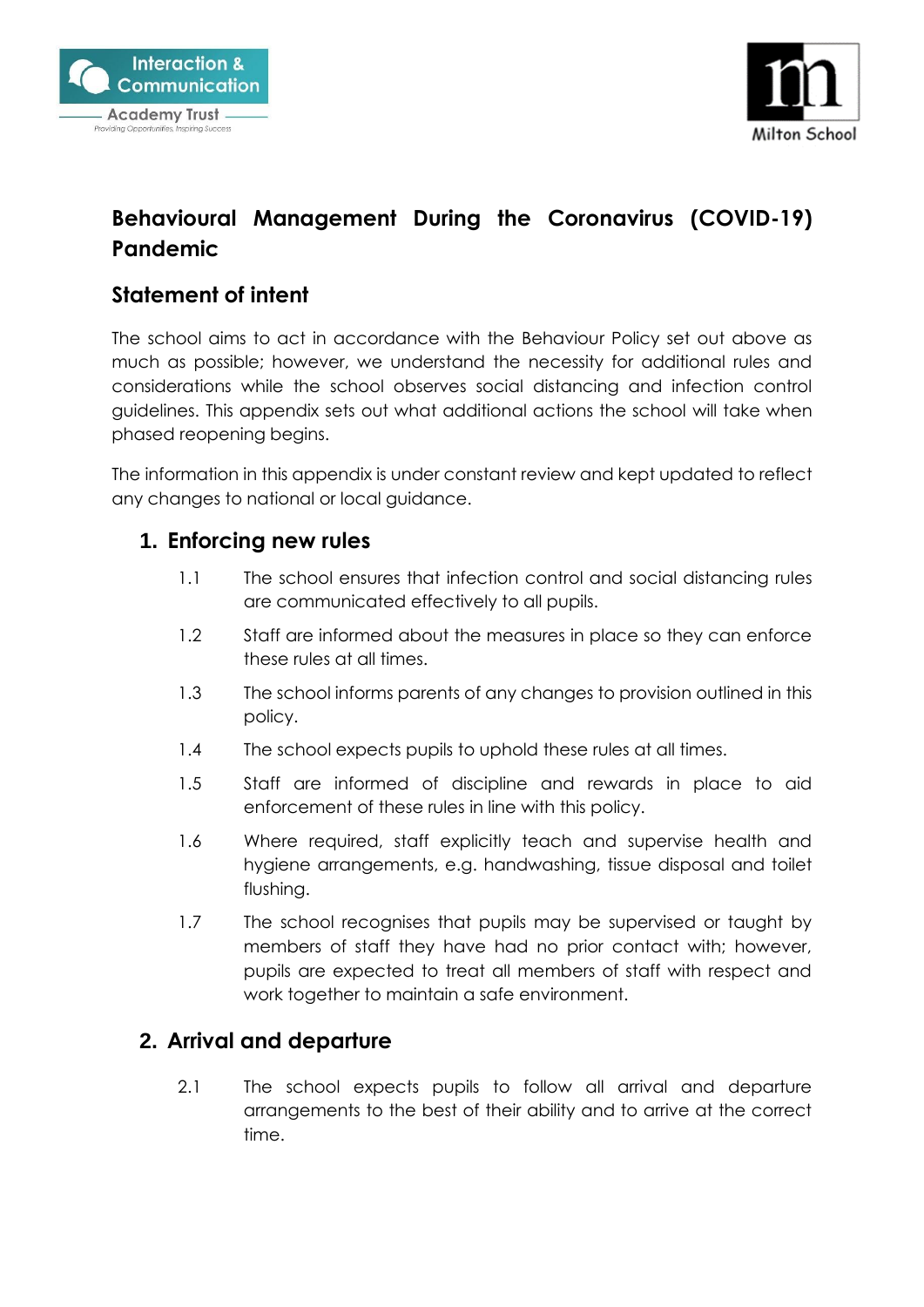- 2.2 Pupils are expected to participate in any infection control and social distancing measures, e.g. hand washing, before entering and exiting the school.
- 2.3 The school expects pupils to move immediately to their classrooms after washing their hands upon arrival.
- 2.4 Upon departure from school, the school expects parents/carers to move immediately from the school buildings and not to linger on the school premises or on the street.

## **3. Hygiene and infection control**

- 3.1 The school ensures a risk assessment is conducted prior to reopening to more pupils in order to enforce adequate and practical measures to safeguard the health and safety of both staff and pupils.
- 3.2 The school understands that younger children will find it difficult to remain two metres apart from others at all times and takes this into account with regards to discipline and giving rewards.
- 3.3 Younger children should stick to their class groups and avoid mixing as much as possible – staff reinforce this behaviour through teaching, rewards and supervision.
- 3.4 Pupils are expected to wash their hands for at least 20 seconds with soap and water, and/or alcohol-based hand sanitiser:
	- Upon arrival at and departure from the school.
	- Before and after break times
	- After using the toilet.
	- After coughing or sneezing.
- 3.5 Pupils are expected to maintain good hand and respiratory hygiene at all times while in school, to the best of their ability.
- 3.6 Pupils are expected to dispose of tissues using the litter bins provided.
- 3.7 Pupils are expected to use infection control provisions responsibly, e.g. using hand sanitiser as directed.
- 3.8 Pupils are discouraged from sharing equipment or toys which pose a higher risk of infection, e.g. play dough.
- 3.9 The school prohibits pupils from spitting, biting, purposefully coughing in another person's vicinity, or other behaviours that increase the risk of spreading infection, e.g. purposefully disposing of soiled tissues in an unsafe manner.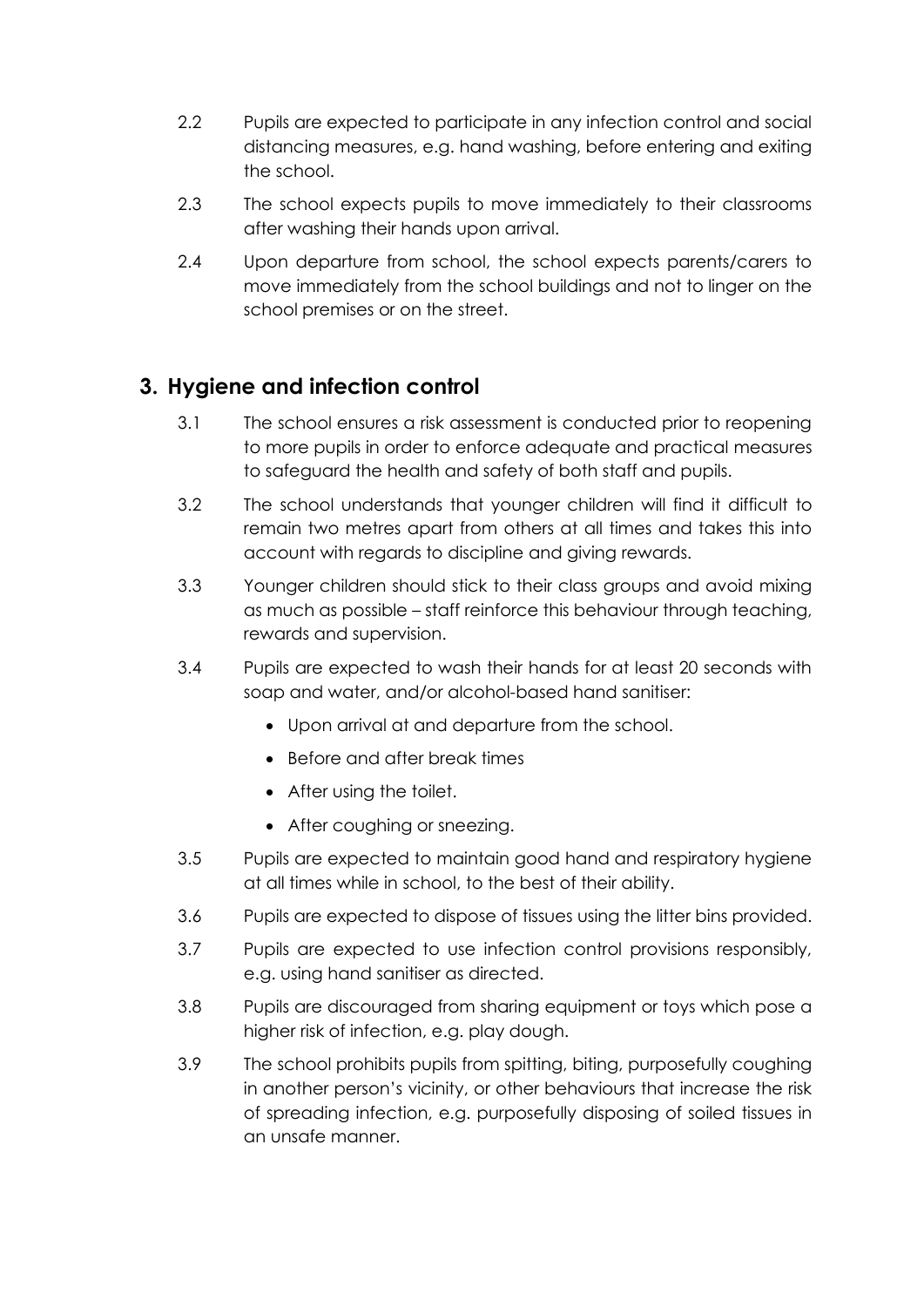- 3.10 Pupils whose behaviour is purposefully contrary to the infection control measures in place will be disciplined in line with this policy.
- 3.11 Pupils who are deemed unable to fully adhere to infection control rules, e.g. due to individual needs are not disciplined for poor behaviour in this regard – positive behaviour is reinforced using praise and rewards.
- 3.12 Members of staff encourage pupils who are deemed unable to fully adhere to infection control rules to practice good infection control behaviours to the best of their ability, through teaching, praise and supervision.

# **4. Social distancing**

#### **General**

- 4.1 Pupils adhere to the social distancing measures put in place by the school.
- 4.2. Pupils form orderly queues, e.g. when waiting to use the toilets, using the two metre floor markings where necessary, and they are respectful and patient towards their peers.
- 4.3. Pupils are expected to:
	- Refrain from close contact with people who display symptoms of coronavirus.
	- Remain at least two metres apart from other people, where practicable.
	- Remain within their assigned groups.
- 4.4. Where is it not practicable for pupils to remain two metres apart from others, they are expected to maintain as much distance between themselves and others as possible and to ensure their time in close proximity to others is limited.
- 4.5. Pupils are placed into classes of no more than 4 pupils and 2 staff members and they are not permitted to mix with other pupils outside this class, unless instructed to do so by their class teacher'
- 4.6. Pupils whose behaviour is purposefully contrary to the school's social distancing measures are disciplined in line with this policy.
- 4.7. Pupils who are deemed unable to fully adhere to social distancing measures, due to individual needs, are not disciplined for poor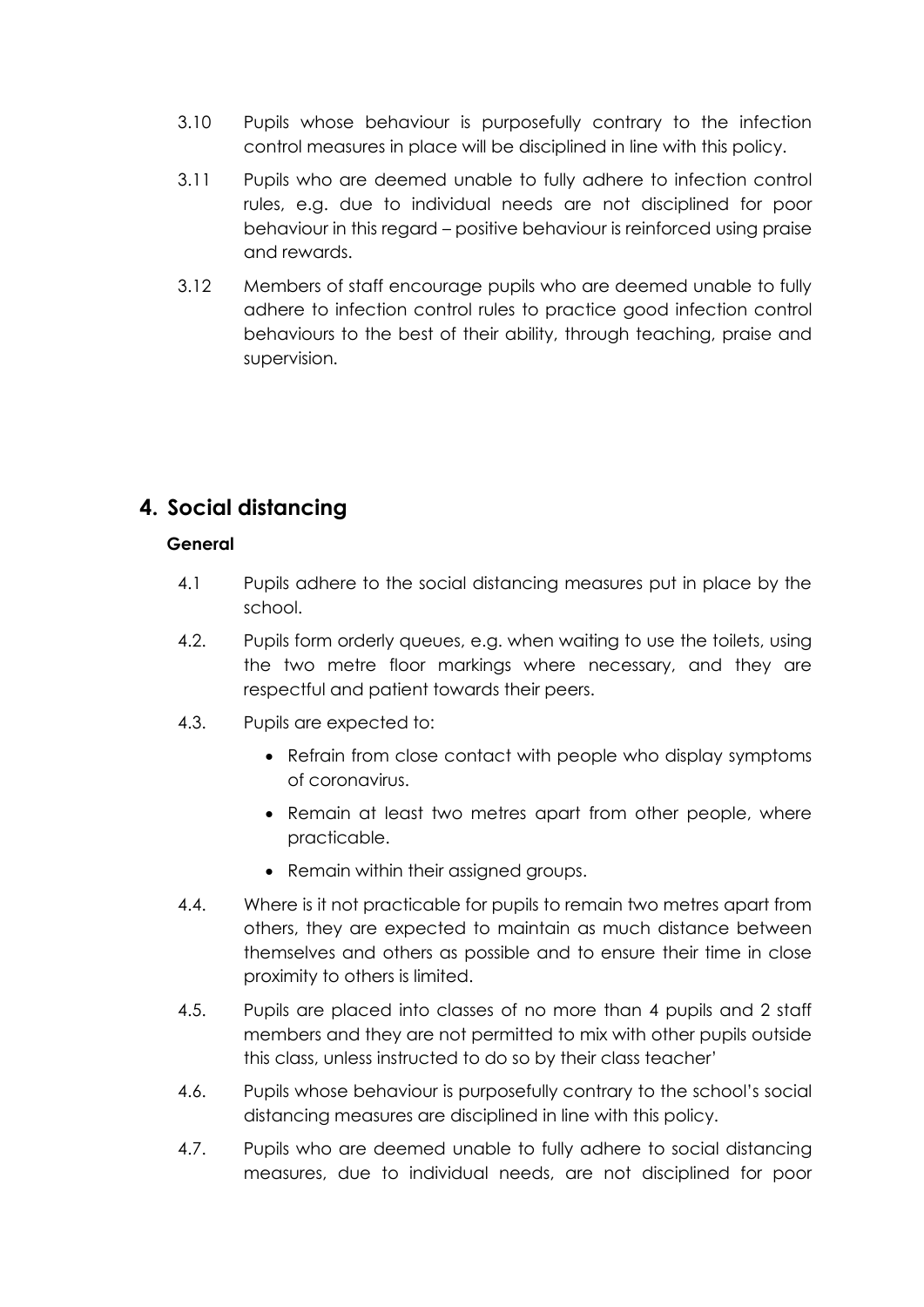behaviour in this regard – positive behaviour is reinforced using praise and rewards.

4.8. Members of staff encourage pupils who are deemed unable to fully adhere to social distancing measures to keep away from others, to the best of their ability, through teaching, praise and supervision.

#### **In the dining hall**

4.9. The school is currently not offering on site lunches or pupils eating in school.

#### **During sports and exercise activities**

- 4.10 The school expects pupils to follow all social distancing and infection control measures during sports and exercise activities, both indoors and outdoors.
- 4.11 Pupils are expected to remain at least two metres apart, or as far as is practicable, from others when using changing rooms or other dressing and washing facilities.
- 4.12 The school does not permit close-contact sports, play or activities at this time.
- 4.13 Pupils who purposefully take part in close-contact sports, play and activities, or whose behaviour purposefully poses a greater risk of infection, are disciplined in line with this policy.

## **5 Moving around the school**

- 5.1 The school expects all pupils to move around the school following the school's arrangements, e.g. using one-way systems where applicable.
- 5.2 Pupils are expected to move directly from one destination to the next at the times allotted to them and in their assigned groups, e.g. moving from one class to another.
- 5.3 Pupils may leave the classroom to use the toilets one at a time, with permission from a member of staff.

## **6 Ill health and infection**

- 6.1 The school expects pupils to report to a member of staff as soon as possible if they are feeling unwell and showing symptoms of coronavirus, or believe a peer is showing symptoms of coronavirus.
- 6.2 The school allocates suitable areas that can be used to isolate pupils who shows symptoms of coronavirus whilst they wait for their parent or primary carer to collect them. This will be the DT Room.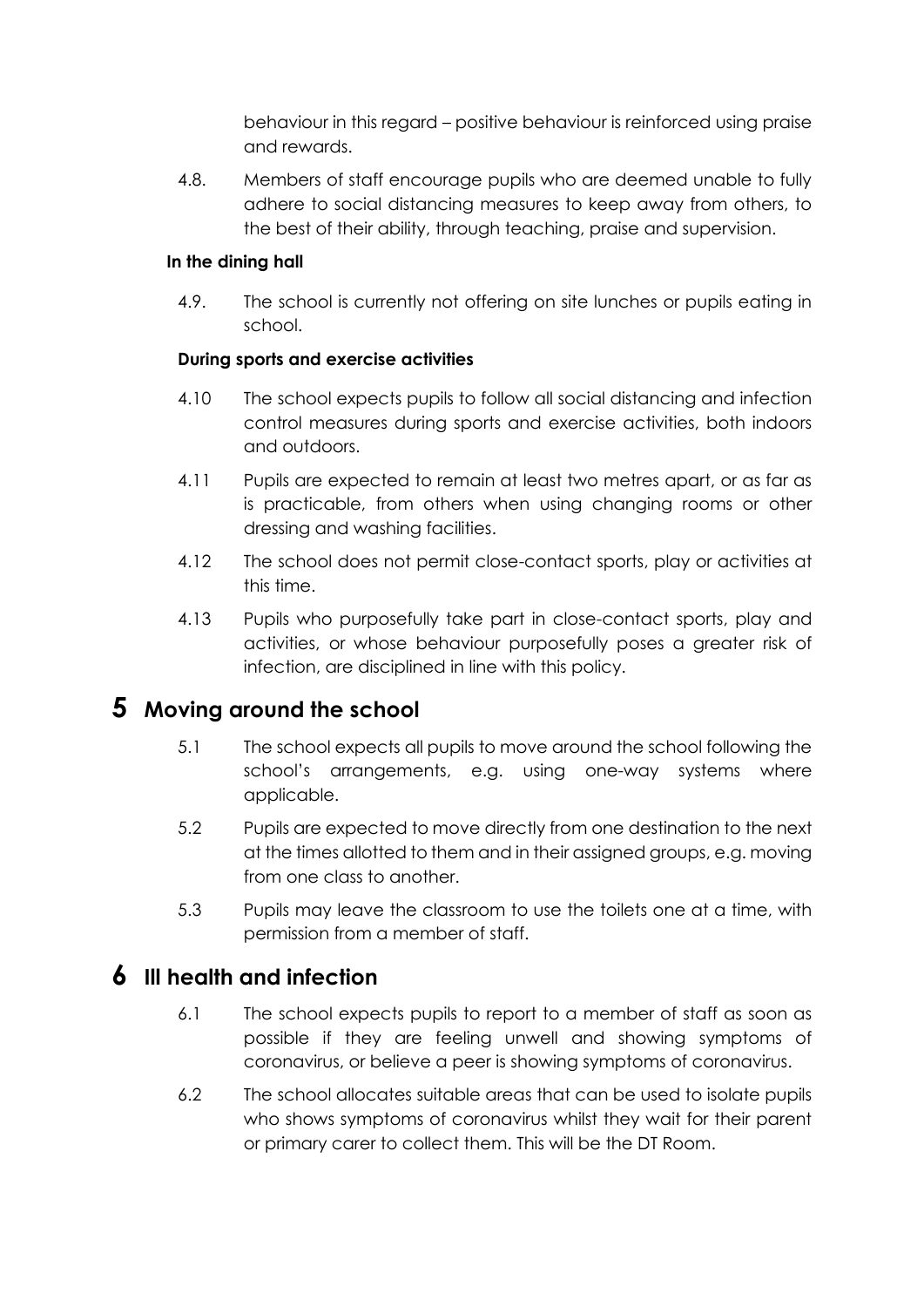6.3 Pupils who have been advised to self-isolate at school while waiting to go home are expected to follow all infection control and social distancing rules in place and must not leave the area used to isolate them until their parents or primary carer picks them up.

## **7 The school premises**

- 7.1 Pupils are prohibited from entering areas of the school that have been closed for cleaning, social distancing, or infection control purposes.
- 7.2 Pupils who purposefully access prohibited areas of the school without permission are disciplined in line with this policy
- 7.3 The school expects pupils to adhere to social distancing and infection control measures, to the best of their ability, during breaktimes.
- 7.4 Pupils are expected take their breaks and lunchtimes at phased times, within their permitted class groups and only in designated areas.
- 7.5 Pupils are not permitted to gather in groups larger than 6 at a time and must not mix between groups, unless authorised by the member of staff responsible for a given group.

## **8 School clothing**

8.1.1 Parents should ensure that their children attend school in suitable clothing for outside/activities learning hat/coat/trainers – parents are advised to avoid sending their child to school in clothing that cannot be machine washed in line with government guidance.

## 9 **Managing the behaviour of remote learners**

- 9.1 The school expects pupils who are learning remotely to uphold good behaviour at all times and to:
	- Attend remote classes or group sessions on time where possible.
	- Complete the work that has been set and return it on time, to the best of their ability where possible.
	- Keep all communication polite and appropriate, and in line with the school's remote learning arrangements.
	- Not misuse or mistreat the resources or technology utilised for the delivery of remote learning.
	- Report any issues, including harassment or bullying from their peers, to their teacher.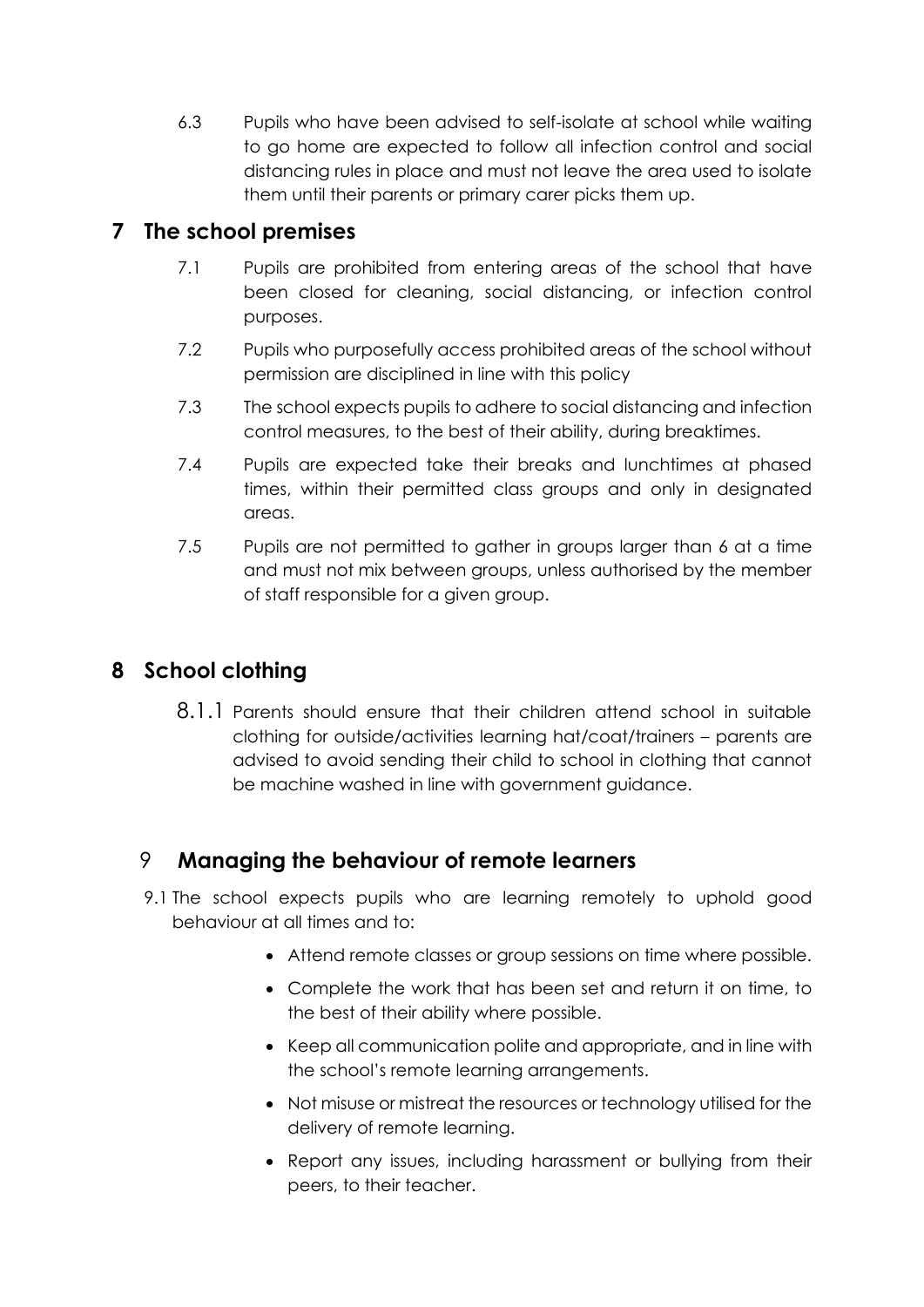## 10 **Exclusions**

10.1 All poor behaviour is addressed in line with this policy and discipline remains rational, reasonable, fair and proportionate.

- 11.1 Persistent poor behaviour, including the persistent, purposeful refusal to follow the school's social distancing and infection control rules, may result in the pupil being excluded from school in the interests of the health and safety of the pupil and others.
- 11.2 The Principal retains the power to exclude pupils on disciplinary grounds – all exclusions and their arrangements are carried out in line with the Exclusions Policy, where practicable.
- 11.3 Where an excluded pupil is considered vulnerable or is the child of a key worker who cannot be safely cared for at home, the Principal liaises with the LA and the pupil's parents as soon as possible to discuss what reasonable adjustments can be put in place, taking into consideration the pupil's safety and the safety of others.
- 11.4 The **Principal** liaises with the LA and the parents of a permanently excluded pupil to arrange alternative provision to minimise any breaks in education.
- 11.5 The timeframes set out in the **Exclusions Policy** remain in force, where practicable. This applies to all exclusions, including those that were issued before 23 March 2020.
- 11.6 Where a deadline cannot be met, meetings and panel hearings may take place even if the relevant deadline has been missed – where necessary, the **governing board** decides whether any meetings should be delayed.
- 11.7 The **governing board** takes reasonable steps to ensure that meetings are arranged for a time when all parties are able to attend or attend virtually.

#### 11 **Rewards and discipline**

- 12.1 Staff ensure that any rewards given adhere to the school's infection control and social distancing measures.
- 12.2 The school understands that pupils may have had different experiences during the coronavirus pandemic and that this may affect how pupils re-adapt to a school environment and its routines.
- 12.3 Where the school recognises that a pupil's challenging behaviour may be linked to their experiences during the coronavirus pandemic, e.g. bereavement, it acts in line with relevant policies and ensures adequate wellbeing support is offered.